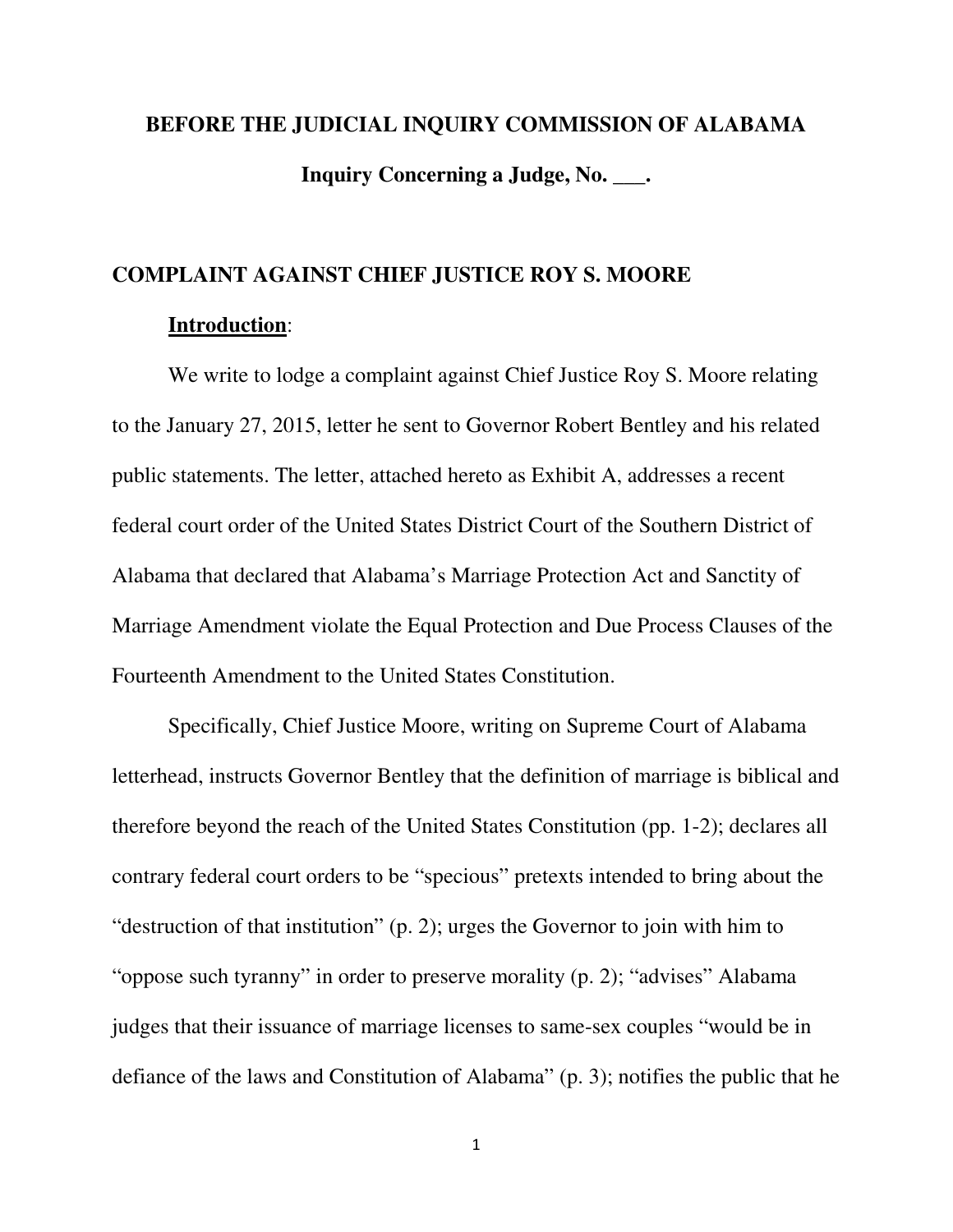will continue to enforce Alabama's marriage restrictions, regardless of any federal court order (p. 3); and asks the Governor to join with him in defying "the judicial tyranny" reflected in federal court orders regarding same-sex marriage (p. 3).

In addition, Chief Justice Moore released the letter to the press and gave interviews to the media regarding the letter. In an interview with WSFA television, Moore states that "forty-four federal courts and 22 states have bowed down to the tyranny of the federal government" but that "Alabama isn't doing that" and that "we will have a confrontation" if the district court's order is enforced. *See* http://www.wsfa.com/story/27954281/alabama-chief-justice-criticizes-gaymarriage-ruling.

Chief Justice Moore's actions violate Alabama's Canons of Judicial Ethics in numerous and significant regards, including as set forth below.

## **A. Canon 3(A)(6) – Improper Public Comment on Pending and Impending Proceedings**

 Chief Justice Moore's actions constitute a plain violation of the prohibition set forth in Canon 3(A)(6): "A judge should abstain from public comment about a pending or impending proceeding in any court . . . ."

 First, the letter and press interviews constitute "public comment." According to press accounts, Chief Justice Moore decided to write the letter after receiving press inquiries regarding his reaction to the recent ruling holding the marriage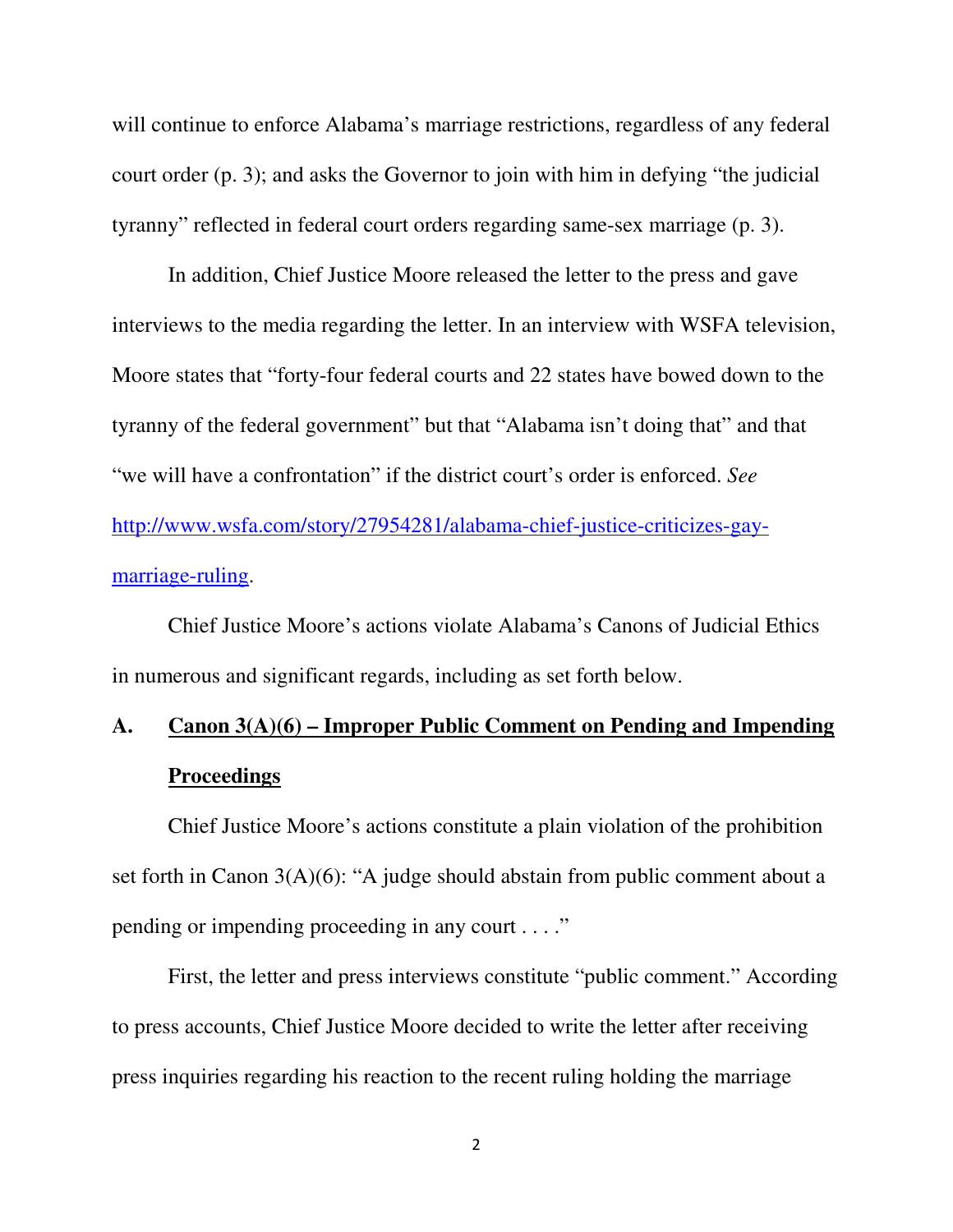restrictions unconstitutional. He then gave interviews to the press regarding the letter and the substance of the ruling. Rather than simply replying that the Canons of Judicial Ethics prevented him from speaking publicly about pending cases, Chief Justice Moore penned and made public a letter to the Governor, expressing his reaction to the ruling and urging defiance.

 Second, Chief Justice Moore's public comment expressly addresses a "pending case." The case is the widely reported case of *Searcy v. Strange*, No. 1:14-cv-00208-CG-N (S.D. Ala.), in which U.S. District Judge Callie V.S. Granade on January 23, 2015, entered a Memorandum Decision and Order declaring that Alabama's marriage restrictions violate the United States Constitution. *See* Exhibit B. Chief Justice Moore expressly references this order, entered in a "pending" case, in the first sentence of his letter. *See* Exhibit A at 1 ("The recent ruling of Judge Callie Granade of the United States District Court for the Southern District of Alabama has raised serious, legitimate concerns . . . .").

 Third, Chief Justice Moore's letter and press interviews also improperly address "impending cases." It is no secret that legalization and recognition of same-sex marriages in this state may meet resistance, both public and private, and that related disputes almost certainly will end up in this state's courts. Family relations matters, for example, including those relating to divorce and adoption, typically are heard in state court. Indeed, the plaintiffs in the *Searcy* case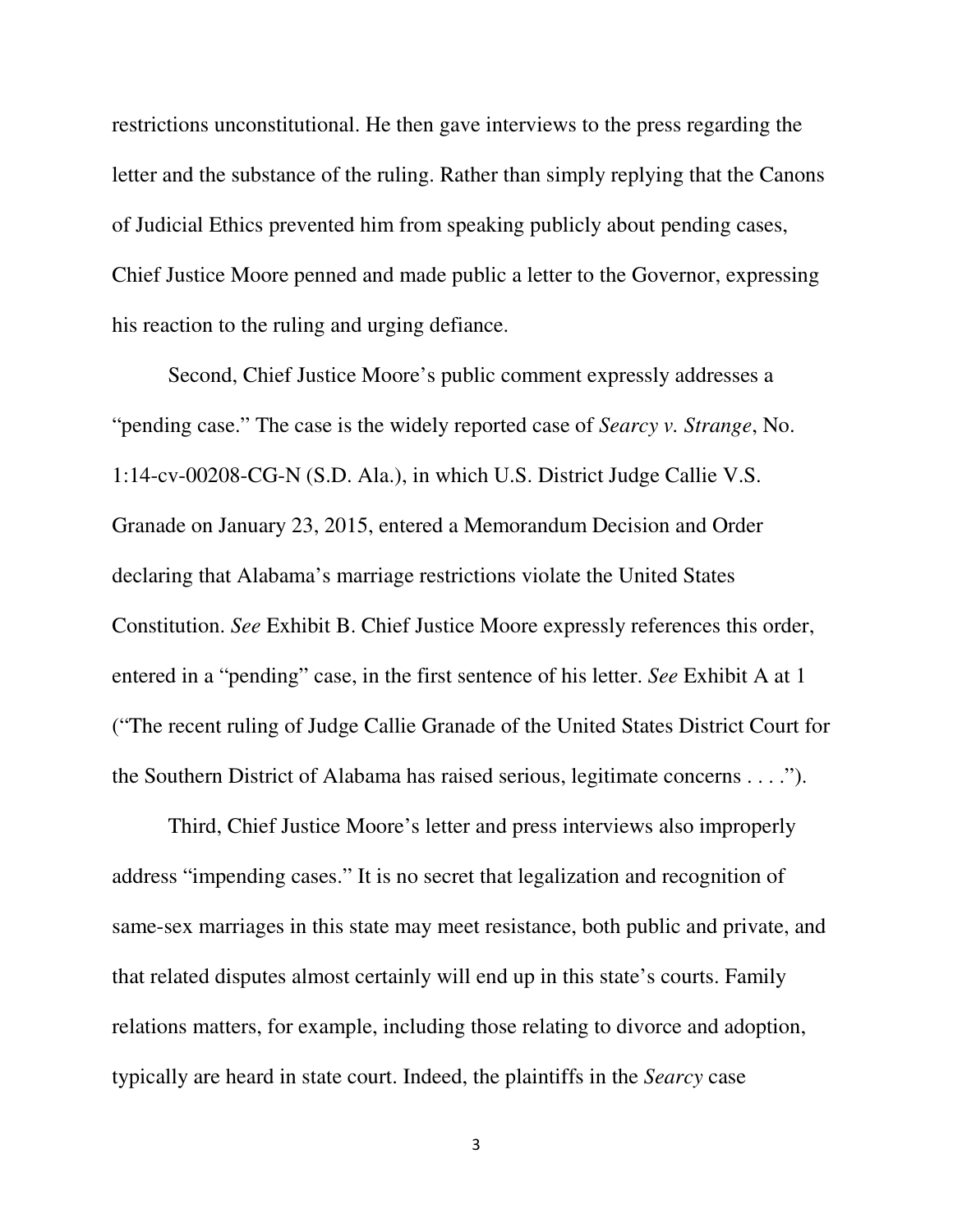previously had litigated the question whether their out-of-state marriage provided a basis for a second-parent adoption in Alabama state court. *See* Exhibit B at 1-2. The number and variety of potential cases that relate in some way to the recognition due to same-sex marriages – including cases that could end up before the Alabama Supreme Court – is nearly limitless.

More immediately, however, the Chief Justice's letter acknowledges that upon the expiration of the stay of the district court's order in the *Searcy* case, same-sex couples across the state will seek marriage licenses from the Probate Judges of the various counties. In his letter, Chief Justice Moore purports to instruct all of these Probate Judges that issuing licenses in these *future* cases would be contrary to law: "I would advise them that the issuance of such licenses would be in defiance of the laws and Constitution of Alabama." *See* Exhibit A at 3. It is difficult to imagine a more patent and undeniable violation of the prohibition against public comment on "impending" cases than for the sitting Chief Justice to advise an entire class of judges on how they must rule on what likely will be hundreds of license applications to be filed in just two short weeks. Chief Justice Moore has violated Canon 3(A)(6) in this regard as well.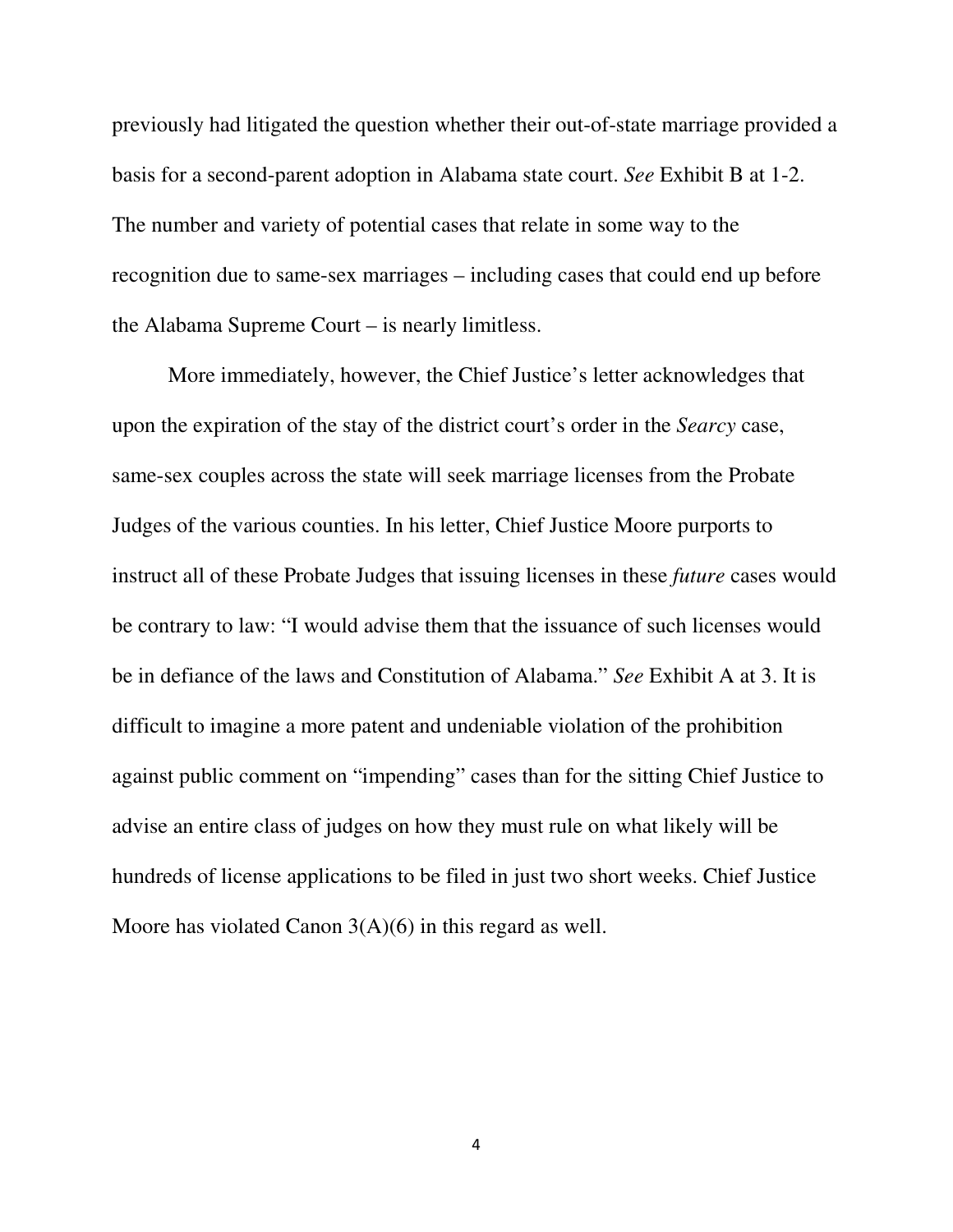# **B. Canon 3(A)(1) – Lack of Faithfulness to the Law and Failure of Professional Competence**

 Chief Justice Moore also has violated his responsibility "to be faithful to the law and maintain professional competence." *See* Canons of Judicial Ethics 3(A)(1). He denies the supremacy of federal law and maintains that it is trumped by the Alabama constitution and biblical principles. *See* Exhibit A at 1-2. In doing so, Chief Justice Moore has demonstrated complete disregard of and disdain for one of the foundational principles of our constitutional system—the Supremacy Clause of the United States Constitution. U.S. Const. art. IV, § 2.

 Chief Justice Moore has himself taken an oath to uphold the *federal* constitution, even if there are other sources of authority he agrees with or prefers. This is simply "Constitutional Law 101" – a principle that every first-year law student at every law school in every state in the Union would grasp instantly. Chief Justice Moore's express rejection of this foundational principle evidences either a lack of faithfulness to a principle of law that is beyond dispute or an utter lack of competence that renders him subject to discipline.

 Chief Justice Moore's failure in this regard is especially noteworthy given that he was removed from the office of Chief Justice of the Supreme Court of Alabama in 2003 on account of his rejection of this same foundational principle. On November 13, 2003, the Court of the Judiciary issued a "Final Judgment" in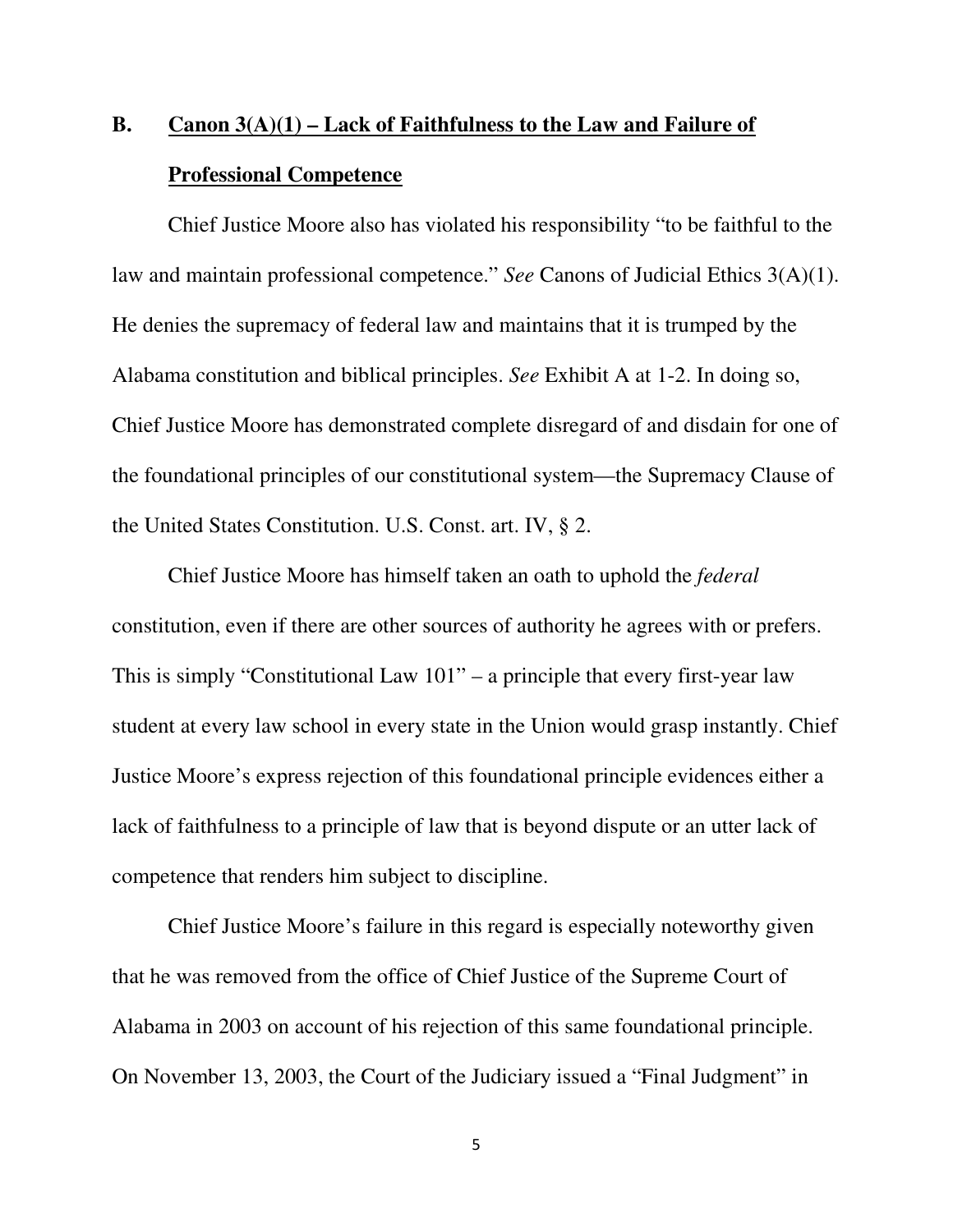the Matter of: Roy S. Moore, Chief Justice of the Supreme Court of Alabama,

attached hereto as Exhibit C. By that Final Judgment, the Court of the Judiciary

removed then-Chief Justice Moore because of his refusal to obey a federal court

order requiring the removal of a statue of the Ten Commandments from the State

Judicial Building. Then-Chief Justice Moore justified his refusal in part on his

belief that the federal order was in conflict with the Alabama Constitution. *See*

#### Exhibit C at 7.

The Court of the Judiciary *rejected* this argument, which in fact was simply

further evidence of then-Chief Justice Moore's faithlessness to the law.

[T]he Oath taken by Chief Justice Moore commands him to support both the United States and Alabama Constitutions. In the event of a conflict between the constitutions of Alabama and the United States, the Constitution of the United States must prevail. The Supremacy Clause of the United States Constitution provides that '[t]his Constitution, and the laws of the United States which shall be made in pursuance thereof . . . shall be the supreme law of the land; and *the judges in every state shall be bound thereby, any thing in the constitution or laws of any State to the contrary notwithstanding*.' U.S. Const., art VI.

Exhibit C at 7 (emphasis added). The Court of the Judiciary, quoting the United States Supreme Court, further reminded then-Chief Justice Moore that "'[n]o state legislator or executive or judicial officer can war against the Constitution without violating his undertaking to support it.'" *See* Exhibit C at 9 (quoting *Cooper v. Aaron*, 358 U.S. 1, 19 (1958)).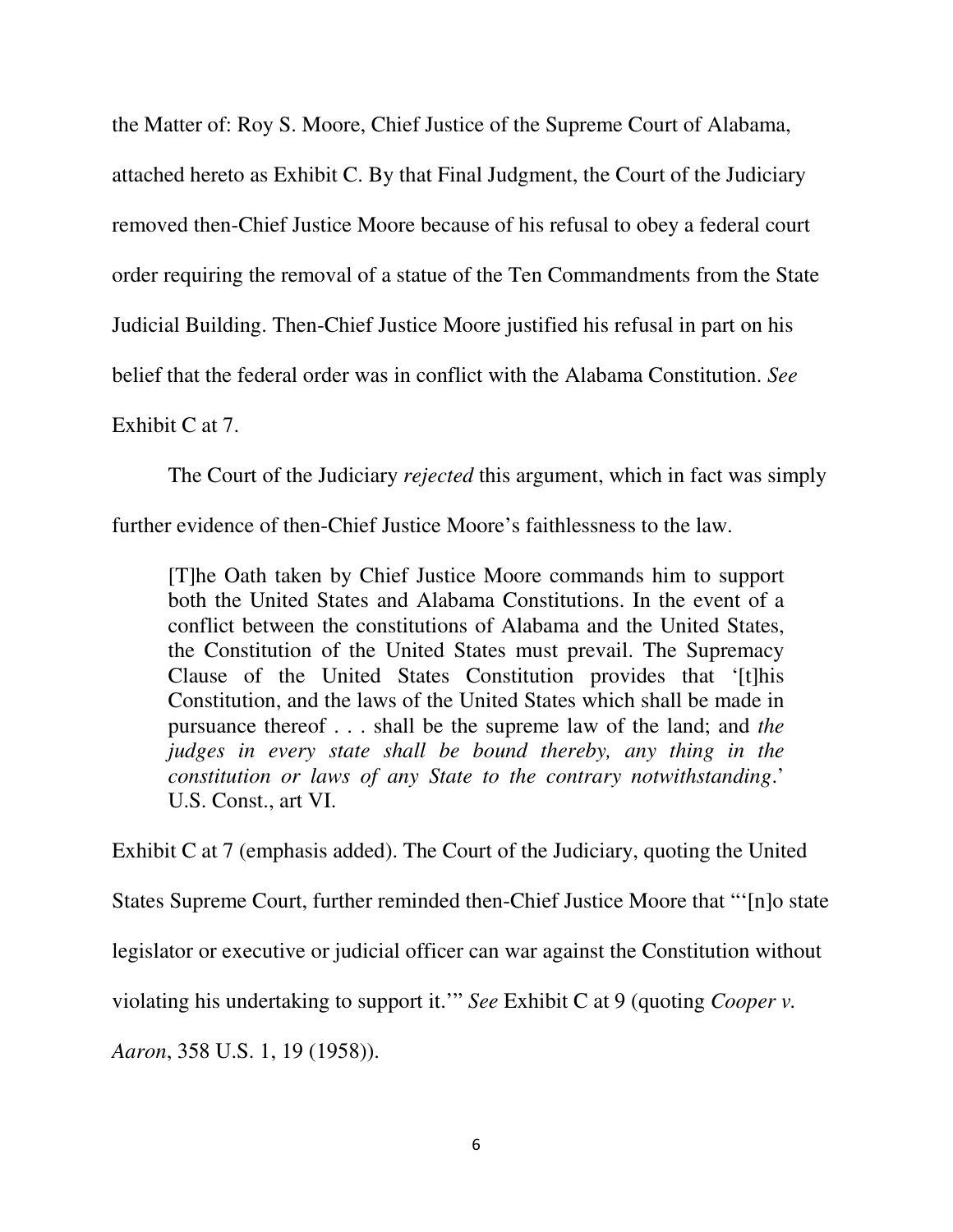Chief Justice Moore can point to no change in law or other circumstance that could justify his continued defiance of the foundational principle that federal law is supreme. His continued resistance to the principle demonstrates faithlessness and incompetence in violation of Canon 3(A)(1).

### **C. Canon 1 – Disrespect for the Dignity of the Judiciary; and Canon 2(A) – Undermining Public Confidence in the Integrity of the Judiciary.**

 Chief Justice Moore's letter and comments in the press assault the authority and integrity of the federal judiciary and publicly urges Alabama's Governor to join him in opposing its purported "tyranny." His letter thereby violates two related Canons of Judicial Ethics. Canon 1 obligates Chief Justice Moore to observe "high standards of conduct so that the integrity . . . of the judiciary may be preserved." Similarly, Canon 2(A) requires that he "conduct himself at all times in a manner that promotes public confidence in the integrity . . . of the judiciary."

 The disregard for the integrity of members of the federal judiciary that Chief Justice Moore propounds in his letter is nearly unprecedented. He accuses the federal judiciary of being intent on "destruction" of the institution of marriage. *See* Exhibit A at 2. He complains that the forty-four federal courts that have found marriage restrictions unconstitutional have done so by means of "judicial fiat." *See id*. He further characterizes the growing number of such decisions as "tyranny." *See id*.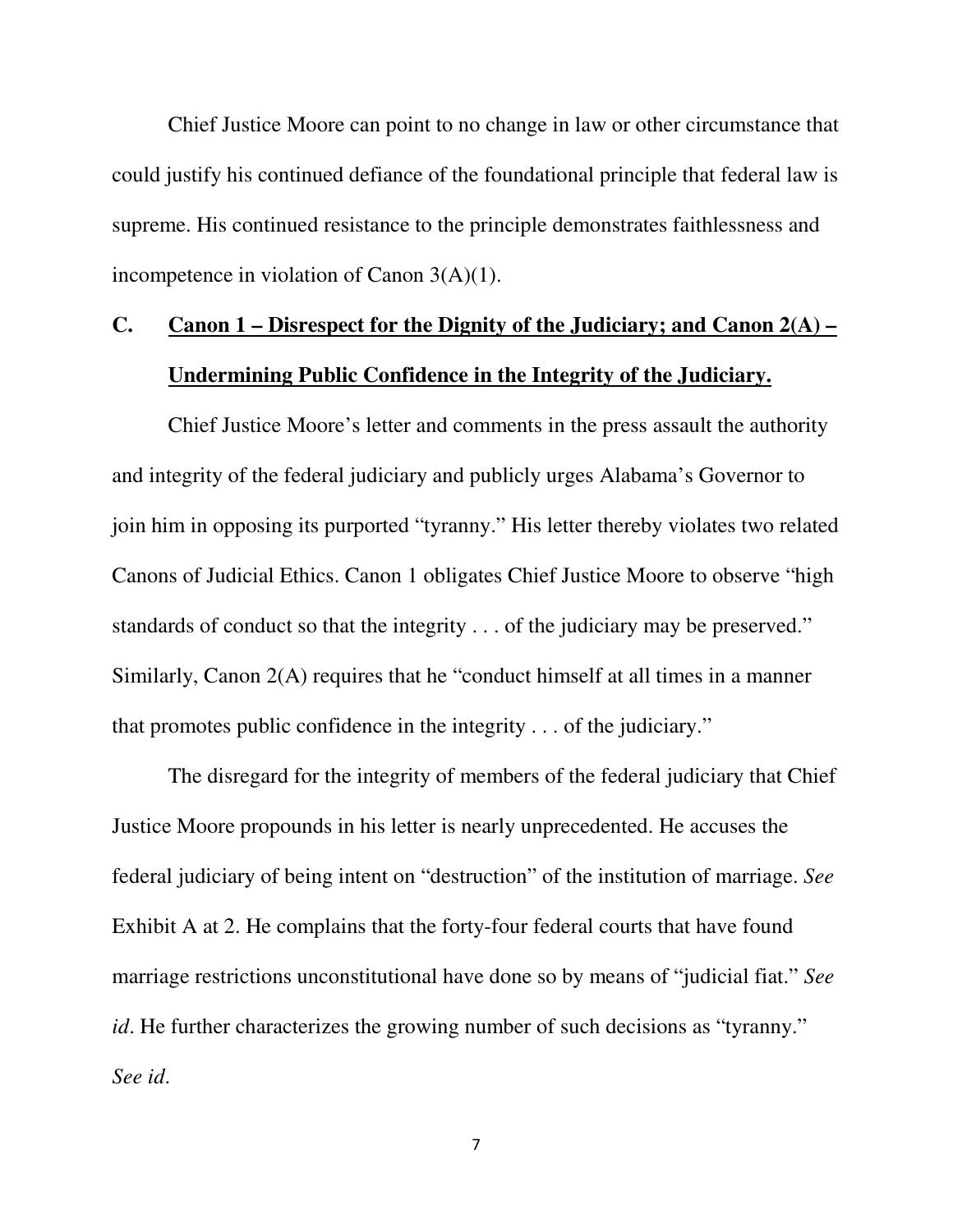Canons 1 and 2 command Chief Justice Moore to act to preserve the integrity and public confidence in the integrity of "the judiciary." Chief Justice Moore is duty bound to uphold the integrity "the judiciary" as the impartial branch of our government to which all Alabamians – Christian or Jew, man or woman, gay or straight – can turn for justice or for protection from government overreach or intrusion. His wild and unfounded invocation of purported federal judicial "tyranny" directly undermines, and indeed appears intended to undermine, public confidence in the federal judiciary.

 Chief Justice Moore's letter goes beyond simply expressing his own personal disdain for the federal judiciary, however. He expressly and openly invites Governor Bentley and other judges to join in his defiance and disregard for the integrity of the federal judiciary. "[W]e must act to oppose such tyranny!" he proclaims. *See* Exhibit A at 2. "I ask you to continue to uphold and support the Alabama Constitution with respect to marriage . . . ." *See* Exhibit A at 3. In this way, Chief Justice Moore attempts to conscript a virtual army of state officials and judges, whom he hopes to array in unified defiance of the federal judiciary. This threatened confrontation is unethical, irresponsible, and lawless. It is the precise opposite of what we should expect from the chief judicial officer.

 The words that Chief Justice Moore has expressed might be words we could expect to read in an op-ed, to hear on a street corner, or to debate at a coffee shop.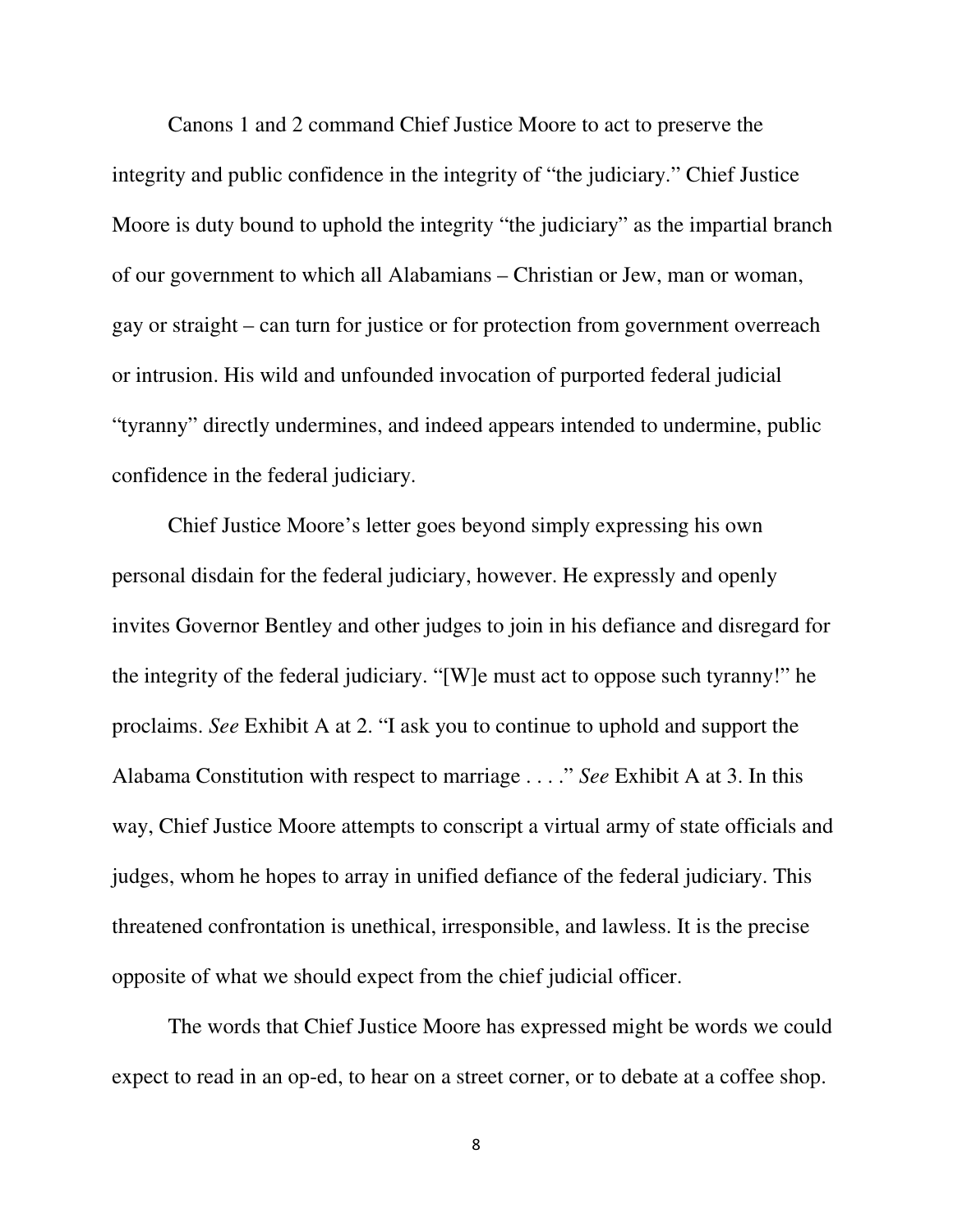But the Court of the Judiciary previously has instructed Moore that the Canons of Judicial Ethics impose on him a different set of rules than those that apply to the man on the street: "[W]hen an individual, especially a judge, undertakes a position of civil authority, that person must conform his or her conduct in the exercise of public duties according to the established rules of law and accepted rules of ethics." *See* Exhibit C at 10. The fact that Chief Justice Moore continues to disregard the previous conclusions and instructions from the Court of the Judiciary calls out for discipline in this case.

\* \* \* \*

Chief Justice Roy Moore has improperly commented on pending and impending cases; demonstrated faithlessness to foundational principles of law; and taken affirmative steps to undermine public confidence in the integrity of the judiciary. For all these reasons, we respectfully request that this Judicial Inquiry Commission investigate the allegations in this complaint and recommend that Chief Justice Moore face charges in the Court of the Judiciary.

Dated: January 28, 2015 SOUTHERN POVERTY LAW CENTER

 By: J. Richard Cohen, President Ala. Bar No. ASB-1092-N73J

 $\frac{1}{\sqrt{2}}$  ,  $\frac{1}{\sqrt{2}}$  ,  $\frac{1}{\sqrt{2}}$  ,  $\frac{1}{\sqrt{2}}$  ,  $\frac{1}{\sqrt{2}}$  ,  $\frac{1}{\sqrt{2}}$  ,  $\frac{1}{\sqrt{2}}$  ,  $\frac{1}{\sqrt{2}}$  ,  $\frac{1}{\sqrt{2}}$  ,  $\frac{1}{\sqrt{2}}$  ,  $\frac{1}{\sqrt{2}}$  ,  $\frac{1}{\sqrt{2}}$  ,  $\frac{1}{\sqrt{2}}$  ,  $\frac{1}{\sqrt{2}}$  ,  $\frac{1}{\sqrt{2}}$